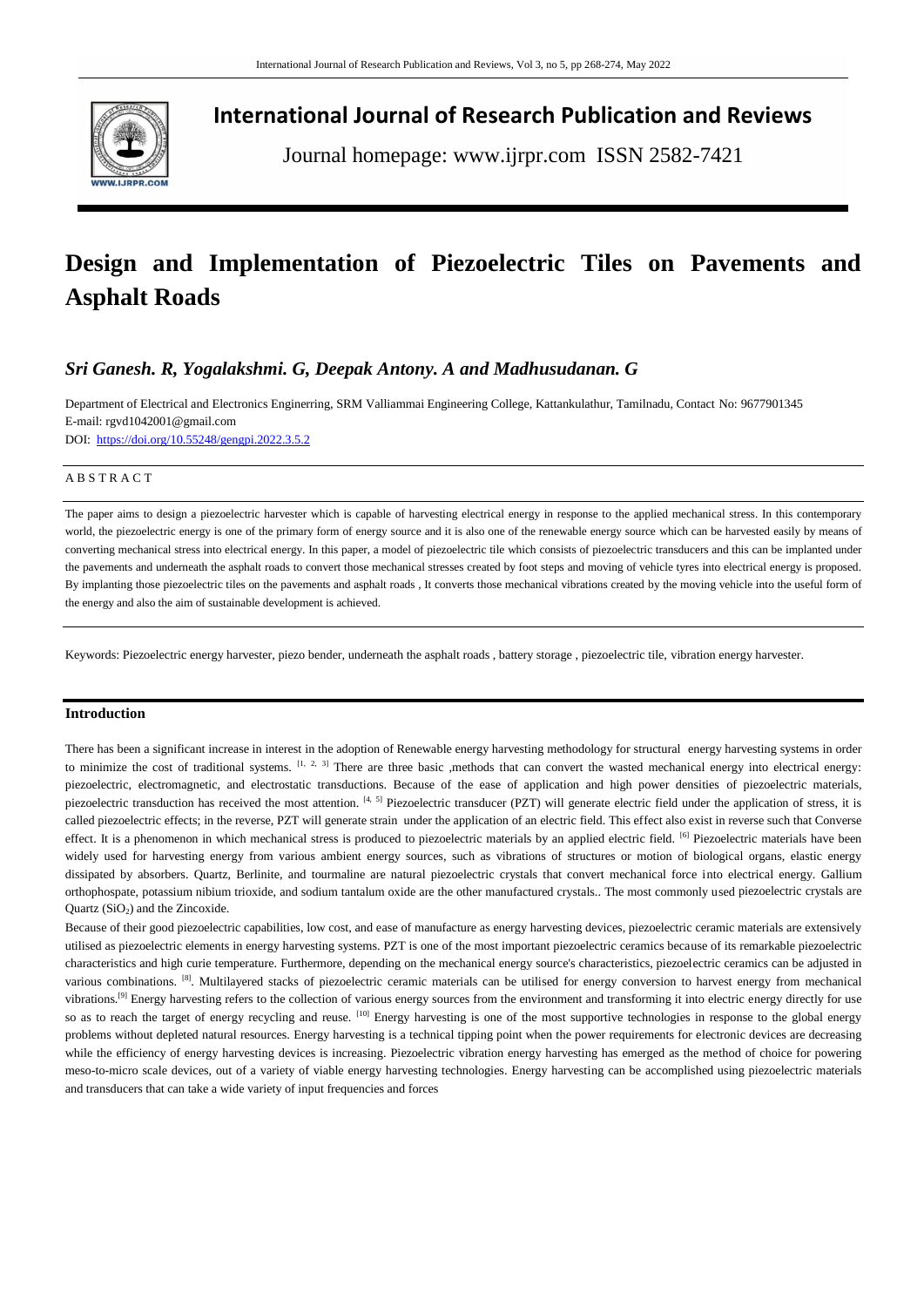

Figure 1. Crystal's Structure above and below curie point

#### **Materials and Methodology**

.

Piezoelectric transducers generates electricity through mechanical vibrations. <sup>[11]</sup> This technique produces electricity with the assistance of electricity components that create use of the energy of human footsteps. The imposed stress is turned into electrical energy by piezoelectric transducers when a person walking in shoes walks on the floor. The output of the piezoelectric disc in the tile is directly proportional to the mechanical vibration, which means that the greater pressure (weight) or force applied to the disc at one moment, the higher the output. When a person walks, the front and rear parts of the tile on the floor may be seen. Mechanical energy is generated when pressure is exerted from within the foot to the piezoelectric discs. The piezoelectric transducers take this mechanical energy and transform it to electrical impulses. Because the electric voltage generated by a potential difference between the charges is an AC voltage (due to differences in vibrations caused by varying amounts of pressure applied), a bridge rectifier circuit is employed to convert the AC voltage to DC voltage for use in electronic devices. A battery connected directly to a rectifier produces a constant Voltage, making it an ineffective energy harvester. As a result, a DC-DC power converter can be added to the circuit to change the rectified voltage with regard to the piezoelectric open-circuit voltage( $v_{\rm oo}$ ), increasing the circuit's harvesting power.To transform mechanical stresses into energy, this piezo electric tile can be implanted on pavement and under the asphalt layer of roads. The final direct current is fed to a dc-dc converter, which steps down or up a dc voltage. Batteries can be used to store this electricity.



Figure 2. Piezoelectric Tiles Energy Reaper Flow Diagram

## **Piezoelectric Tiles on Pavements and Asphalt Roads**

Throughout the day and night, a large number of people visit and depart from train stations in practically every country. As a result, all of the roadways around the stations are constantly congested with various heavy and light-weight transport vehicles. We can generate green electricity and supply it to the station by putting piezoelectric materials in these roads. A study was conducted in the United Arab Emirates with the goal of producing electricity from Piezoelectric Roads. <sup>[12]</sup> Asphalt and Portland cement concrete (PCC) are the most commonly used pavement materials The investigation was successfully directed, and now the commonsense streets are being developed. The roadway vitality reaper is a pressure-based system that generates vitality under pressure drive, with a heartbeat control linked with each pressure cycle. [13] Vibrations and deformations of roads under heavy traffic loads have led to a considerable loss of mechanical energy. <sup>[14]</sup> The energy source in pavement is driven by stress more than vibration. The frequency of the moving vehicle load is only 0.110 Hz.<sup>[15, 16]</sup>

Pavement will bear millions of times of the axle loadings from traveling vehicles in its service life, resulting in deformation and vibration ,Incredible mechanical energy is squandered during this interaction. The adequacy of piezoelectric streets is impacted by various things. For instance, the vehicle's speed and weight, as well as traffic stream limit. With sped up, more energy is created. Essentially, the more tight the requirement, the more important stones are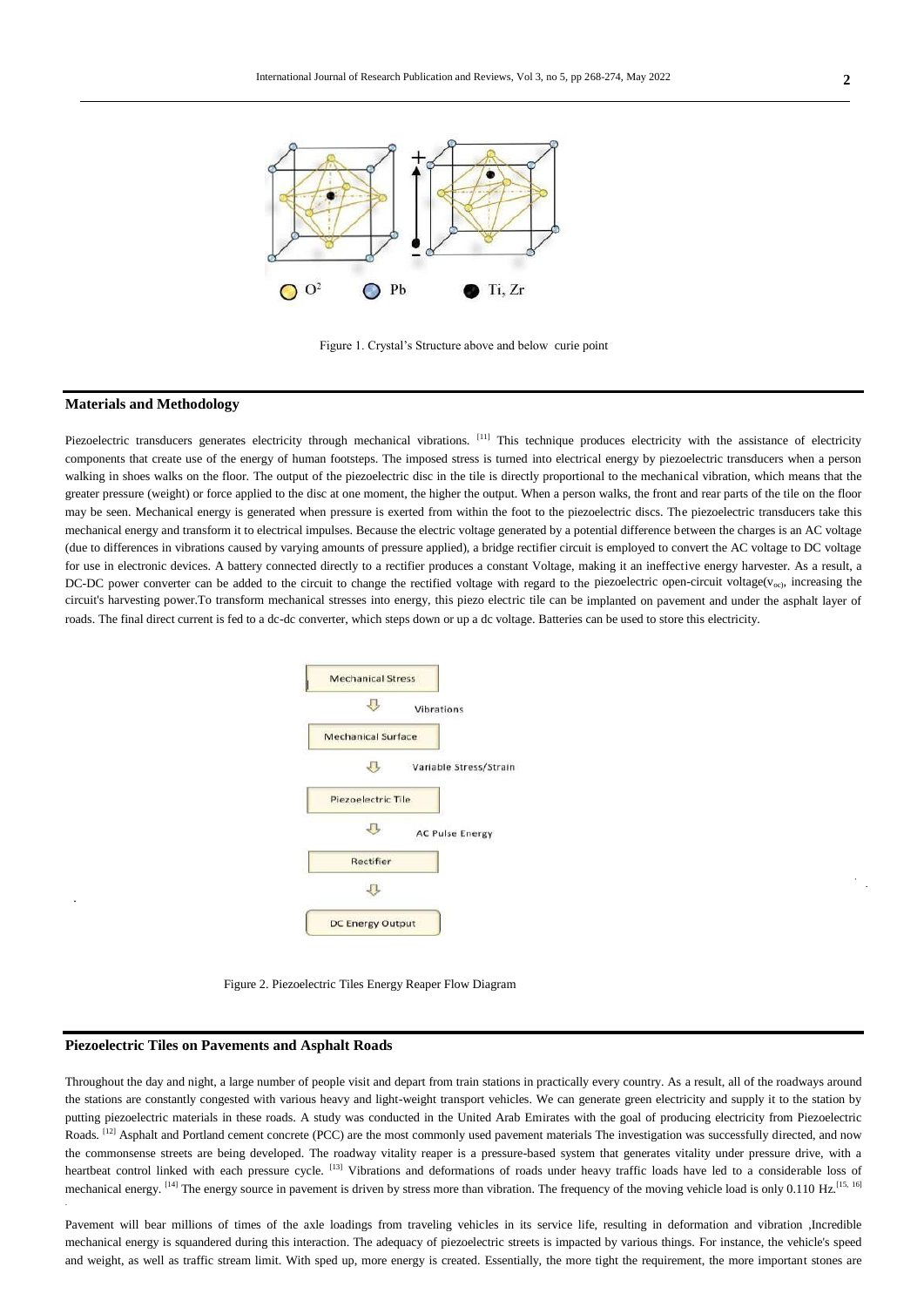**0** misshaped, thus more life is given. A similar standard applies to vehicles: a truck creates more imperativeness or energy than light-obligation vehicles and bikes. This boundary would be viewed as first subsequent to carrying out such an advancement. Control asphalts worked in ranges where less nonstop vehicles travel would unquestionably supply less imperativeness to the general development execution. Control asphalts are expected for use on blocked streets with a sensible number of vehicles. Energy dark top arranging is a basic decision for tending to energy challenges.

#### **Design of piezoelectric tile :**

The piezoelectric tile can be designed by connecting the piezoelectric transducers as the array in any supporting medium.This piezoelectric transducer has the ability to transform the mechanical form of energy into the electrical form of energy. High tension spring can also be provided below the array to create extra tension.

This setup can be designed as the piezoelectric tile which has the dimension of length 75 cm and breadth of 75 cm.

Area of the piezoelectric tile(as rectangular structure) = 75cm \* 75 cm

 $= 5625$  cm<sup>2</sup>



Figure.3.Piezo transducers as an array.

This area of 5625cm<sup>2</sup> is equivalent to 6 square feet area This kind of tile can implanted in a railway stations and pavement, the study shows that the continuous stepping by people can produce about 30W of power during the peak hours.

The continuous stepping on tile surface produces 1 W to 10 W per module with an average of 7 W.

1 module can give upto 7W average power

10 module  $= 10*6$  square feet =60 square feet

The 10 module can cover a area of 60 square foot .

ecifications :

Piezoelectric transducers –

Impedance :≤500Ω; Voltage:≤30Vp-p; Operating temperature:-20°C~+60°C

Full wave rectifier- Maximum Input Voltage (VRMS): 560V,Maximum Peak Reverse Voltage (VRRM): 800V,Output DC Current: 1.5A (max),Voltage Drop Per Bridge: 1V @ 1A

DC-DC Converter - Output dc voltage-12v , current- 10 A

Rechargeable batteries - 12V, 1.3AH Battery. It varies according to needs

The irregular structure of the molecules in the crystal is primarily responsible for the piezoelectric action. Whenever an electric potential is applied, the irregular structure of molecular rises, bringing about piezoelectric age. [17] Most of the work in large-displacement piezoelectric behavior has been focused on the theoretical formulation of the governing differential equations. The direction of the applied forces determines the polarity of the charges. Where *d* is crystal's charge sensitivity and *F* is the force in Newton.

*Charge Q =*  $d * F$  *Coulomb ….* (1)

alters the crystals' thickness. Where *A* is the area of crystal's meter<sup>2</sup>, <sup>[18]</sup> as the area of the applied force decreases, the more the pressure becomes, causing more stress to the piezo disc. *t* is the crystal's thickness in meter, *E* is Young's Modulus Newton per meter square.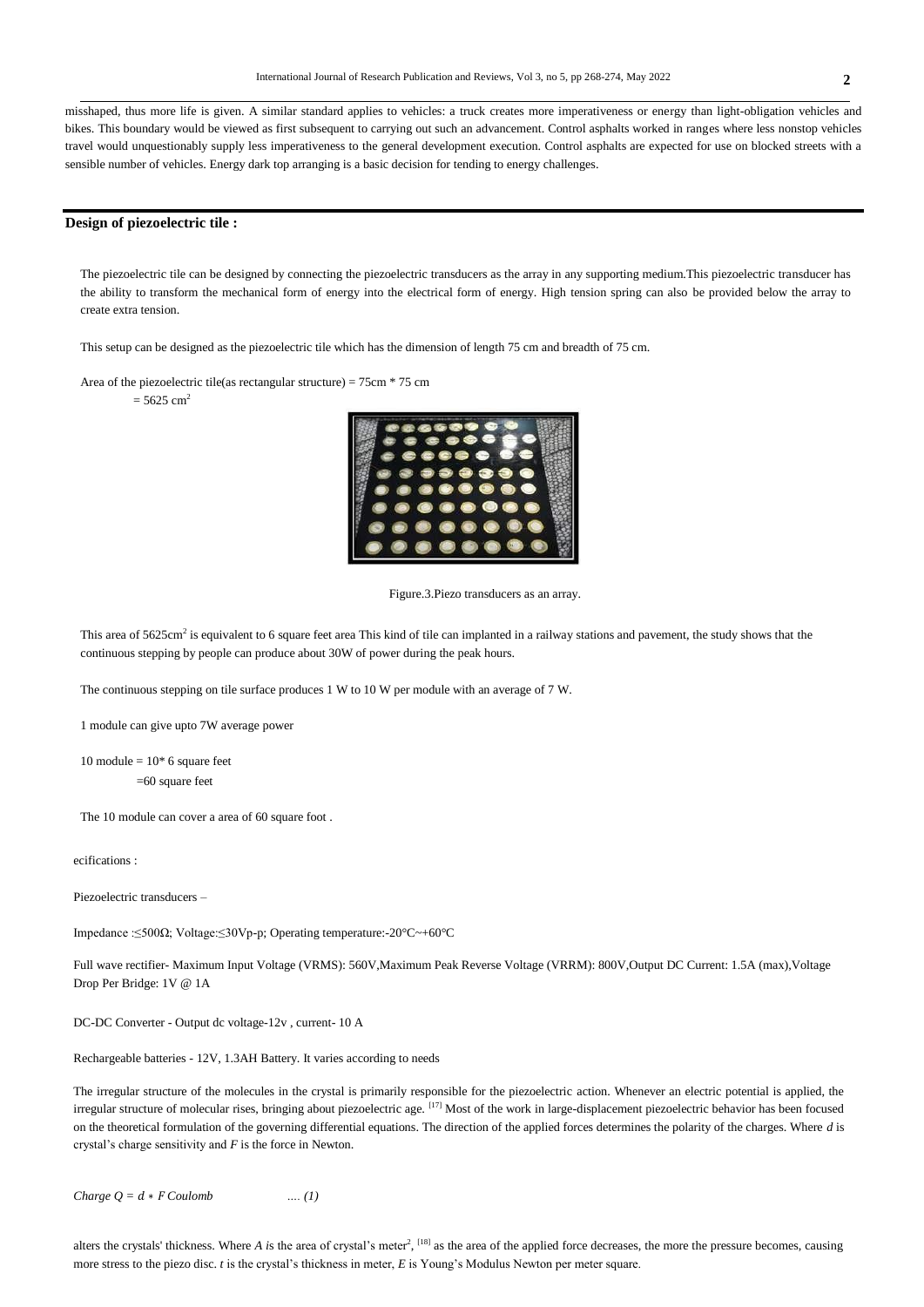$$
Force = \frac{AE}{t} \cdot \Delta t \; Newton \qquad \qquad \dots (2)
$$

The constant Young's modulus just applies to straight flexible materials. The proportion of stess, which relates to the material's pressure, determines the Young's Modulus of such a material. ѡ is crystal's width in meter and *l* crystal's in meter.

$$
E = \frac{Stress}{Strain} = {F \choose A} \cdot \frac{t}{\Delta t}
$$

 $A = W l$ 

$$
E = \frac{Ft}{A \Delta t} \mathcal{N} m^2 \qquad \qquad \dots (3)
$$

By subsituting the values of Eq. (2) in Eq. (1)



Figure 4. Generation of Piezo electricity from Pavements and Asphalt Roads

$$
Q = d A E \left(\frac{\Delta t}{t}\right) \qquad \qquad \dots (4)
$$

The Output voltage is obtained by electrodes charges.

$$
E_o = \frac{q}{c_p} = \frac{dF}{\varepsilon_r \varepsilon_o A_f}
$$
 ....(5)  

$$
E_o = \frac{d}{\varepsilon_r \varepsilon_o} \cdot t \cdot P
$$
 ....(6)  

$$
g = \frac{d}{\varepsilon_r \varepsilon_o}
$$

*Eo = g t p.......................................................(7)*

The voltage sensitivity of the crystals is denoted by the letter g.  $^{[19]}$  The energy density of the material parameters of piezoelectric voltage (g) and the piezoelectric strain coefficient (t) multiplied by ( $t * g$ ). The ratio of the electric field intensity and pressure is used to calculate the crystals' voltage sensitivity. Charges are generated when mechanical deformation occurs in crystals.

$$
g = \frac{E_o}{t} = \frac{E_p}{p} \tag{8}
$$

The ratio of the electric field intensity and pressure is used to calculate the crystals' voltage sensitivity. Charges are generated when mechanical deformation occurs in crystals. The voltages across the electrodes are developed as a result of this charge. The direction of the Piezoelectric crystal is important. The polarity of the voltage is determined by the direction of the tensile or compressive force. The size and direction of the applied force determine the magnitude and polarity of the charges.

This piezoelectric ceramic is used in wide range for harvesting the piezoelectricity it is majorly implanted in high mechanical stress producing areas like airports pavements sport arenas,shopping malls,railways stations. [20] The number of the piezoelectric layer and electrode connection type influence the performance of an energy harvester. <sup>[21]</sup> The energy derived, usually small in rating, is then stored and used to power low-rated (current or voltage) devices, systems, or sensors. <sup>[22]</sup> Using batteries as a source of power for dense sensor networks in the road may not be feasible due to the continuous replacement requirement. <sup>[23]</sup> This electrical energy can be used to feed power to the road side electric appliances, such as traffic signal lights, advertising boards etc.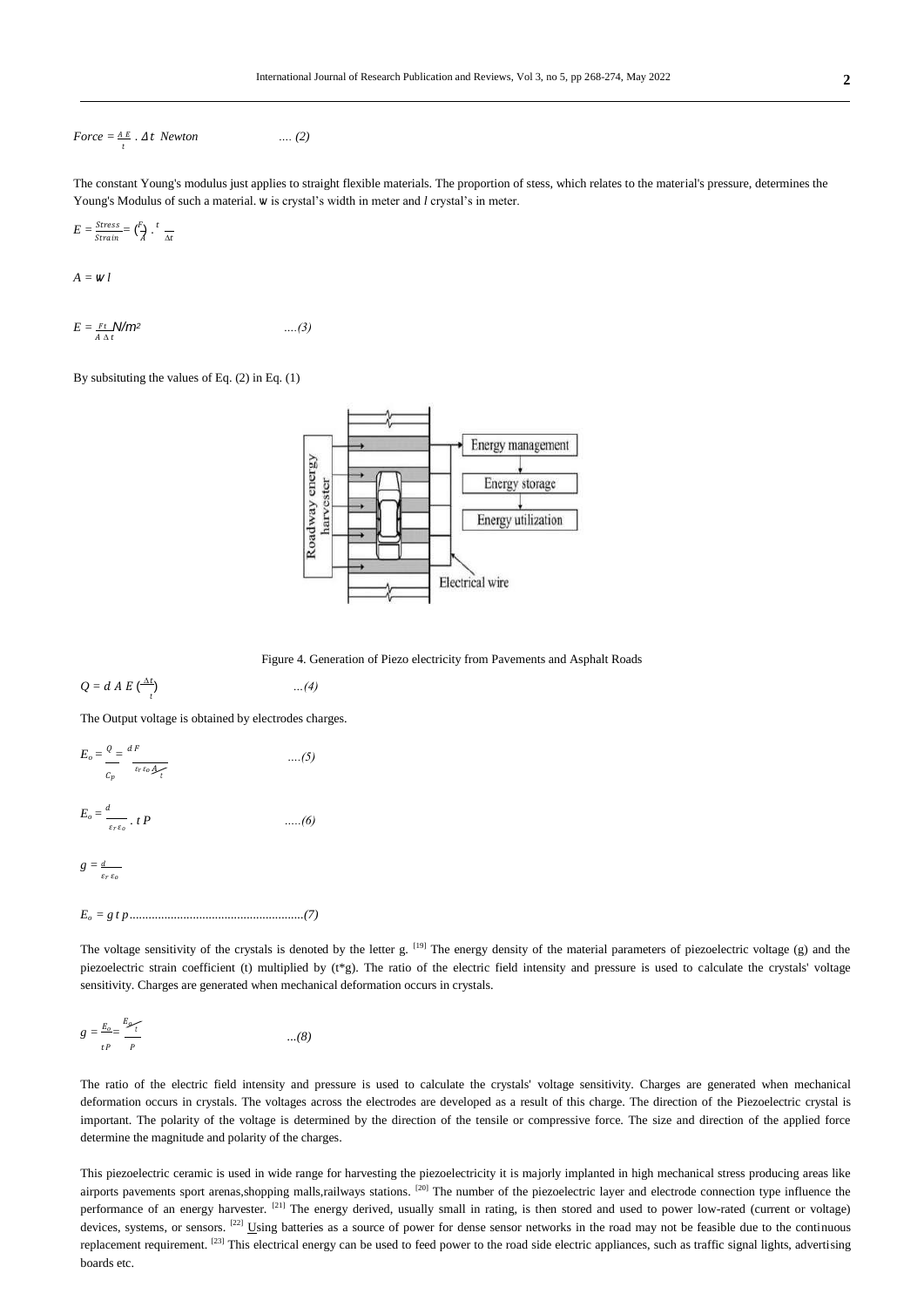# **Results and Discussion**

#### **Simulation**

Matlab (R2021a) is used for simulating the piezoelectric harvester which has the ability to convert mechanical stress into the electrical energy using the piezoelectric effect.

#### **Creating a subsystem to vibration source**

In this Simulink model we are using vibration source to create a mechanical stress to the piezo bender, in response to the vibration created ,the piezo bender generates the AC voltage, this vibration source consist of two components one is sine wave generator and another one is ideal translational velocity source . This ideal translational velocity source actually convert the physical sine signal into the corresponding velocity. To start the motion, this velocity is sent to the piezo bender end.



Figure 5. Vibration source subsystem

#### **Piezo bender operation**

Piezo bender is similar to piezoelectric transducer which changes mechanical form of energy into electrical energy. One end of the piezo bender is connected to the mass and another end is connected to the rotational pulley which is used initiate the motion. when the movement of velocity source and the mass is not in a synchronised manner it creates a mechanical stress to the piezo bender and it generates the ac voltage.

#### **Rectification process**

After the generation of ac voltage from the piezobender , that ac voltage is fed into the full wave Rectifier which converts ac voltage into dc voltage . This full wave rectifier system comprises diodes as displayed in below figure



#### **Buck converter operation**

The dc voltage from full wave rectifier is fed to DC-DC buck converter . main purpose is to step down the dc voltage according to the suitable rated voltage of battery .This process is mainly because for storing the voltage in the battery for the future usage. Diode across the ensure the unidirectional flow of current to the battery. In our Simulink model load is also included in addition to the battery . If there is any need of power to load it can be connected to circuit by closing the single pole single through switch. The Single pole single through switch



Piezoelectric energy Harvester

Figure.7.simulink model of piezoelectric harvester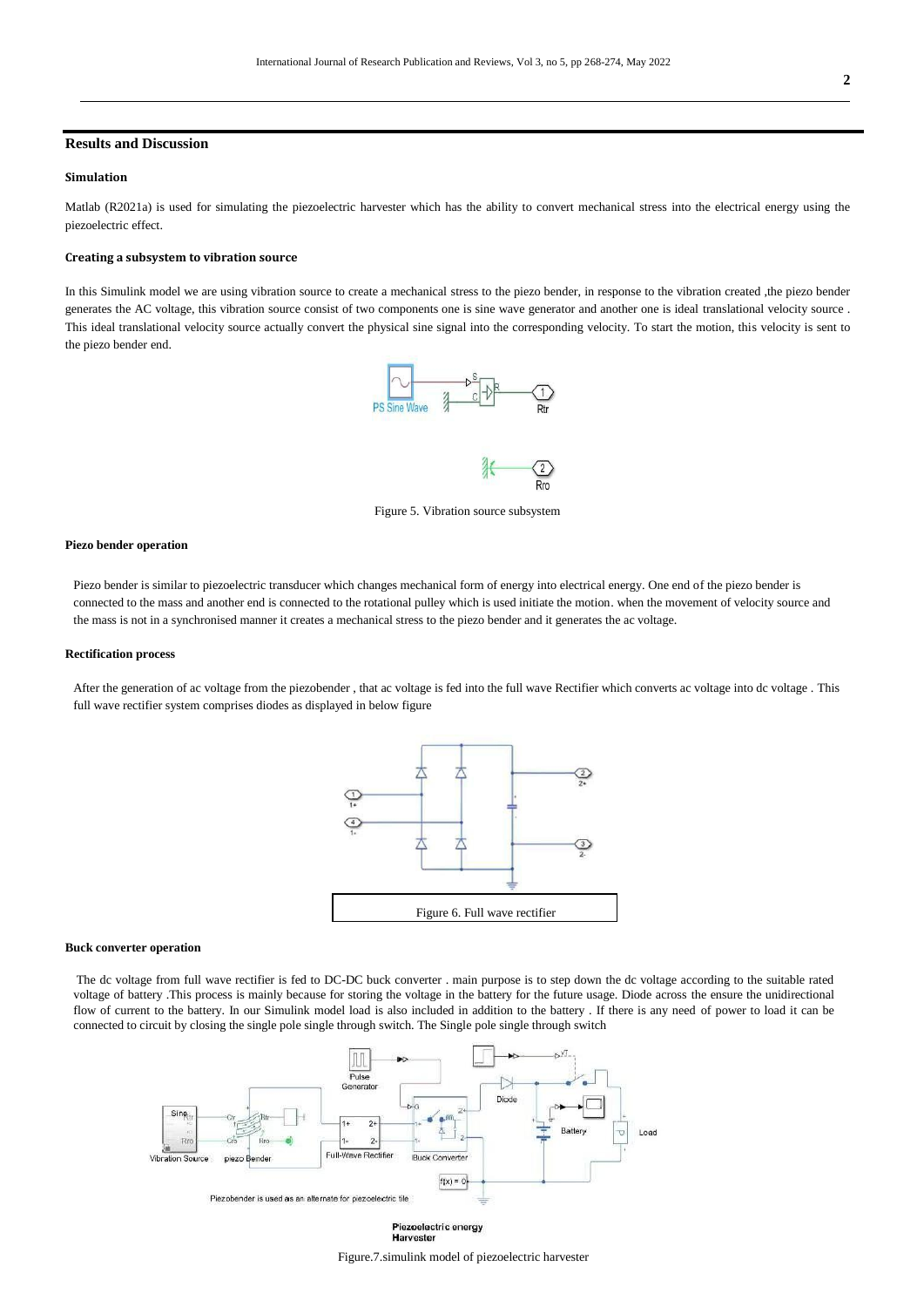The figure.8 represents output of the battery which we are obtaining from scope block. This result wave is drawn between the battery capacity in milli ampere hour and time period in seconds. Our battery output exactly shows the charging time of around 800mAh to the respective vibrations we are generating. It is showing some discharge of 0.003mAh due to the irregularities from vibration source.







Figure 8. Ampere hour capacity during charging process

for the given vibration to the piezo bender, input voltage to the buck converter has the peak value of 4V, this voltage is step down with the help of buck converter and reached to the value of 1.25V for the purpose of storing it in a battery. According to the need of the load it can also be stepped up with the help of the boost converter

In this simulation, output power reaches a maximum value of 31 W. This power in real time application can be increased by implementing more efficient modules and implanting it in a dense traffic areas.

In the real time applications,the street lights which consumes about 30-40 W can be powered by implanting the piezoelectric tile modules according to the energy needs.





# **Conclusion**

This implantation of piezoelectric tiles in pavements and asphalt roads which provides an opportunity for harvesting renewable form of energy source from the stress created by footsteps and vehicles on pavements and asphalt roads.It also gives a chance to attain the state of sustainable development. This approach can be make each stride and development of vehicle usable and is profoundly ideal as it is cost effective, effectively material and easy to understand as well. The proposed energy reaping hardware can eminently build the separated power from the piezoelectric component than straight forwardly associating a battery to the piezoelectric rectifier. Piezoelectric tiles can function admirably as self-fueled sensors, following the development of individuals through these public spaces. For those keen on getting a superior image of pedestrian activity and development designs, piezoelectric tiles could be very valuable.

Simulation using the piezo bender is done in order to realize the piezoelectric tile and the battery capacity reaches a value of 800 mAh. The buck converter reaches a peak voltage of 4 V and power reaches a maximum value of 31 mWh per module. This power can be increased by increasing the no of modules. In order to increase the efficiency and the life time of piezoelectric tile, the piezoelectric material must be placed in a environment like dense traffic road in order harvest maximum amount of energy. It can also be implanted under the speed breakers and the dance floors in order to obtain concentrated mechanical stress from a confined area.